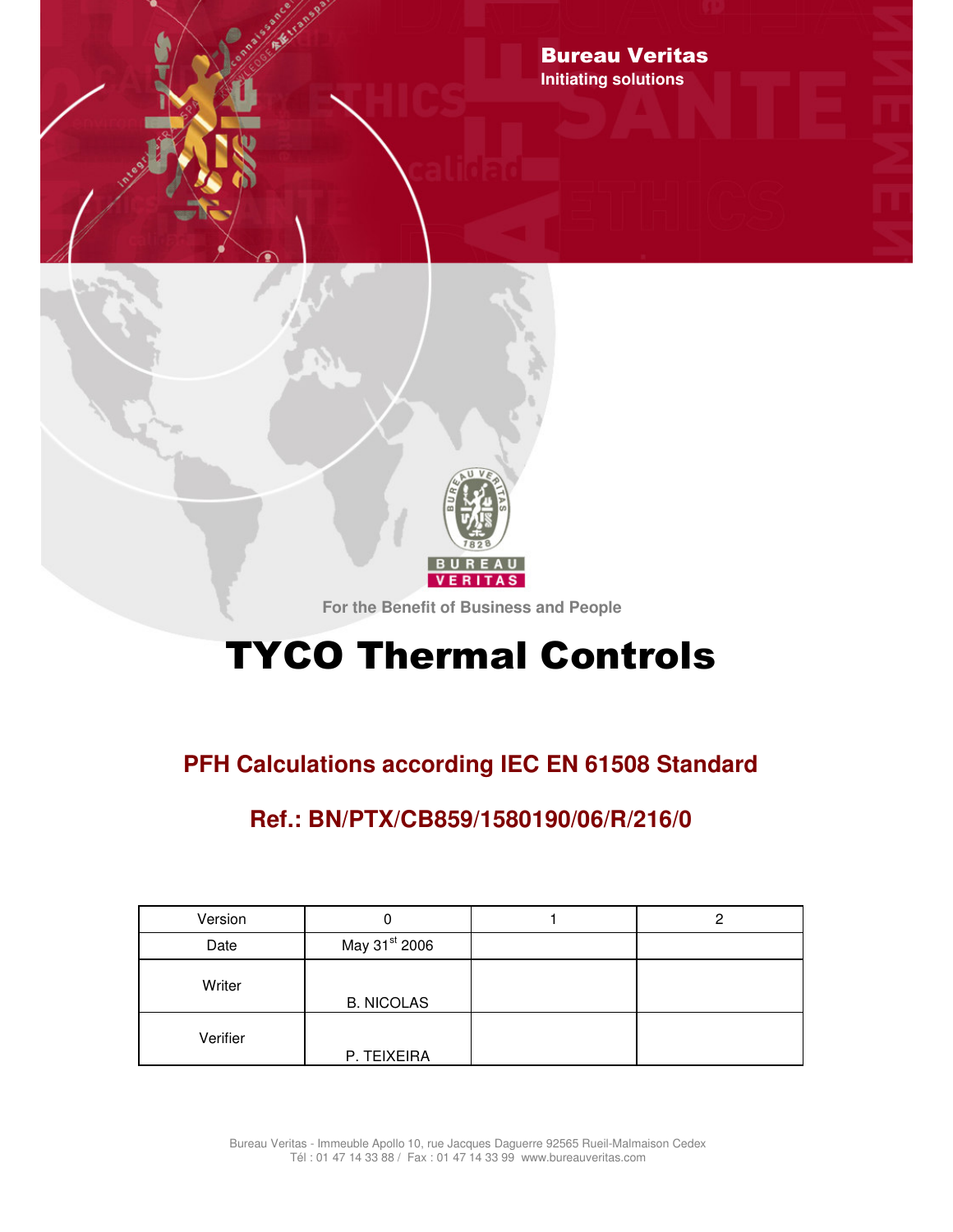## **Table of Contents**

|                                                                                  | 3  |
|----------------------------------------------------------------------------------|----|
|                                                                                  | 4  |
| 2.1 Standard References                                                          | 4  |
|                                                                                  |    |
|                                                                                  | 5  |
|                                                                                  | 6  |
|                                                                                  | 6  |
|                                                                                  |    |
|                                                                                  |    |
|                                                                                  |    |
|                                                                                  |    |
| 4.1.2 Reliability data for other components ___________________________________9 |    |
|                                                                                  |    |
|                                                                                  | 10 |
|                                                                                  | 10 |
|                                                                                  |    |
|                                                                                  | 11 |
|                                                                                  | 11 |
|                                                                                  | 12 |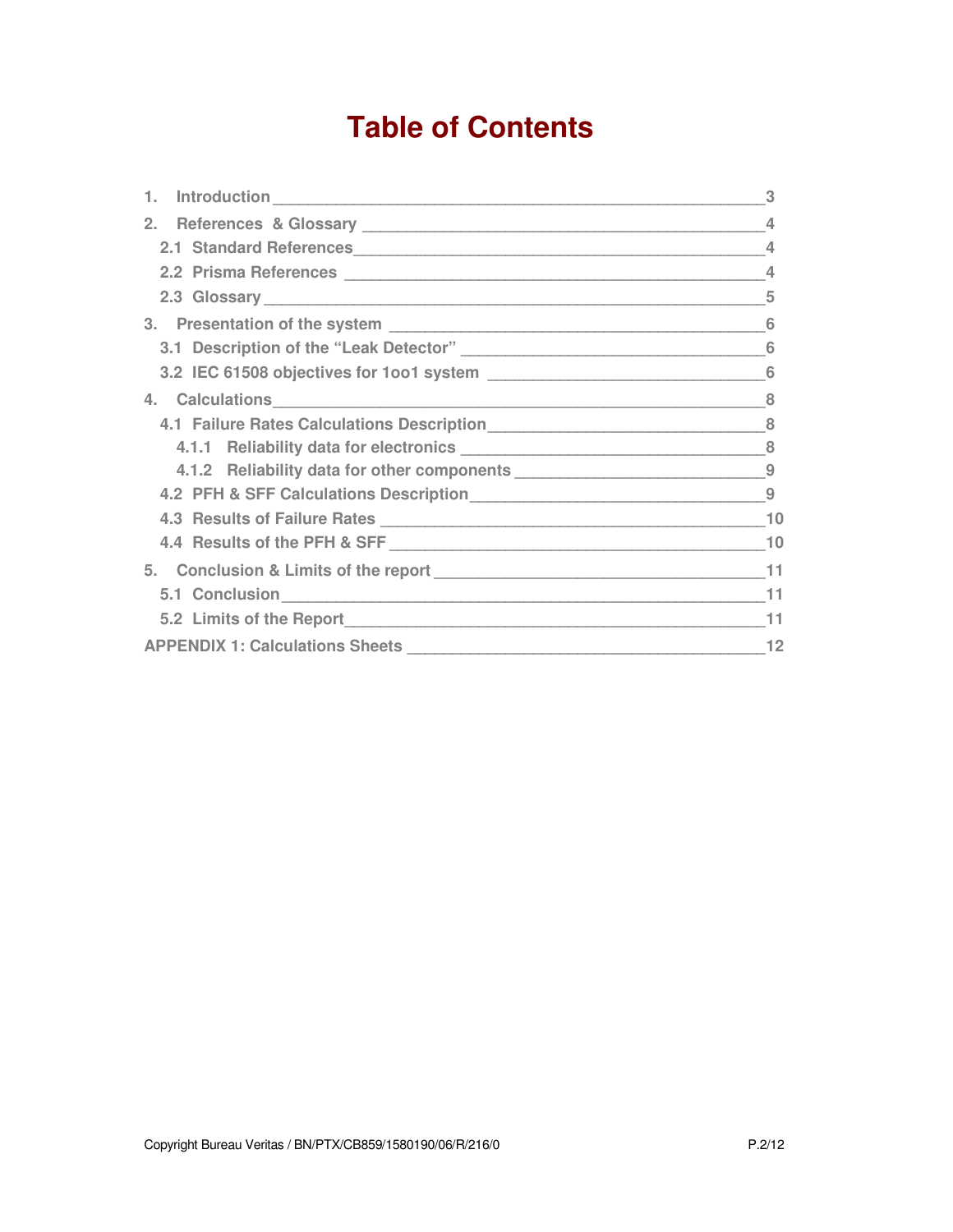## **1. Introduction**

TYCO Thermal Controls is designing and manufacturing a "Leak Detector". Some of TYCO clients are asking for the PFH (Probability of Failure per Hour) of this equipment according IEC EN 61508 standard.

This report has for objective to demonstrate the PFH reachable by the 2 configurations given below:

- $\Rightarrow$  Configuration N°1: 1 component TTC-1 (Detection Module) 1 component FFS (Sensor) 1 cable
- $\Rightarrow$  Configuration N°2: 1 component TTC-1 (Detection Module) 6 components FFS (Sensor) 1 cable

This report shows calculations and results in terms of PFH, SFF and the SIL (Safety integrity Level) reachable.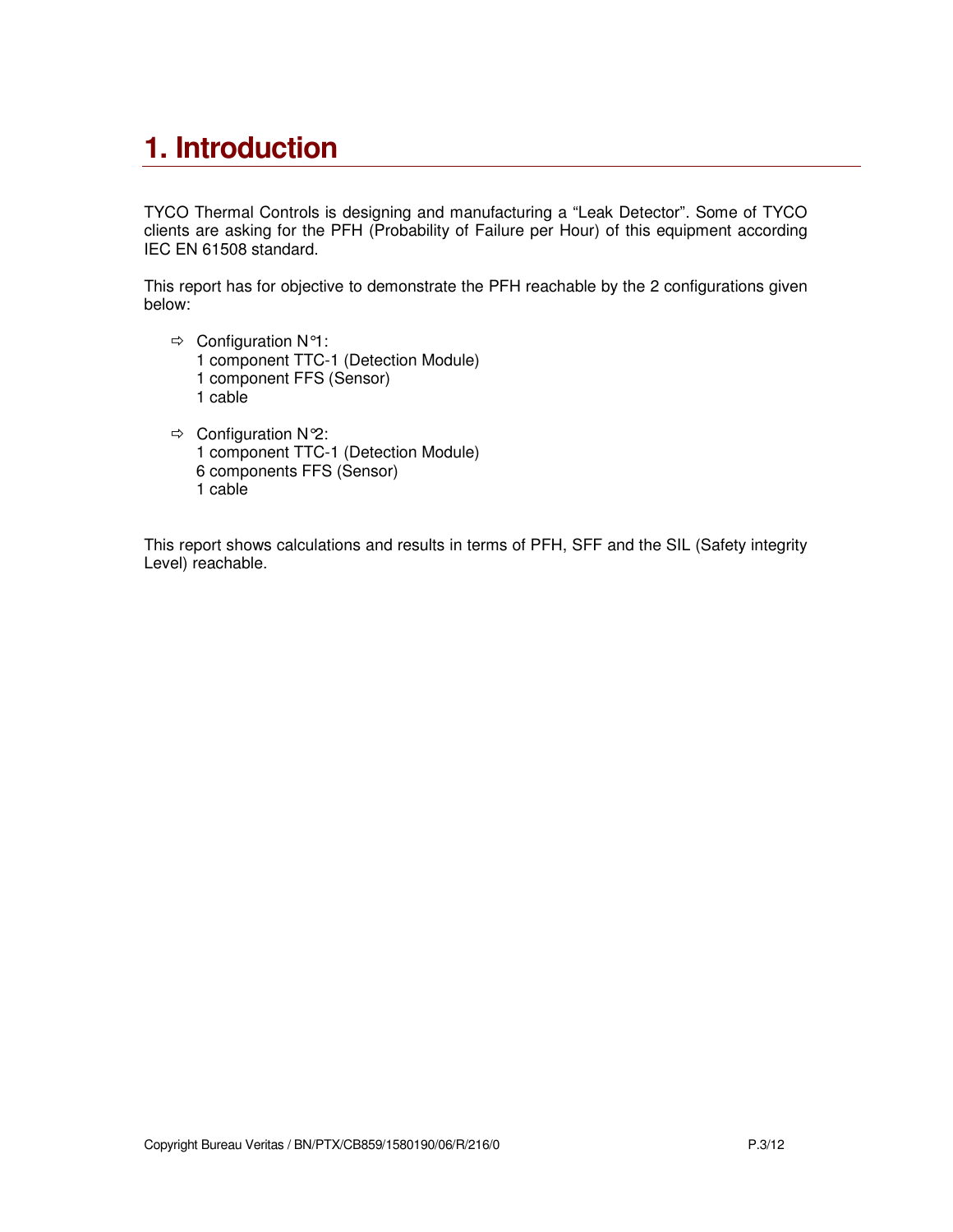## **2. References & Glossary**

## **2.1 Standard References**

| Reference | Title                                                                                                                                                                                                                                                                                                    |
|-----------|----------------------------------------------------------------------------------------------------------------------------------------------------------------------------------------------------------------------------------------------------------------------------------------------------------|
| [Ref. 1]  | EN/IEC 61508 standard:<br>Part $1 - 1998-12$ , 1st edition<br>Part $2 - 2000 - 05$ , 1st edition<br>$\checkmark$<br>Part $3 - 1998 - 12$ , 1st edition<br>Part 4 - 1998-12, 1st edition<br>Part $5 - 1998-12$ , 1st edition<br>Part $6 - 2000-04$ , 1st edition<br>✓<br>Part $7 - 2000-03$ , 1st edition |

## **2.2 Prisma References**

| <b>Reference</b> | <b>Title</b>                                                                                                                                                                                                             |
|------------------|--------------------------------------------------------------------------------------------------------------------------------------------------------------------------------------------------------------------------|
| $[1]$            | <b>Trace Tek</b><br>TTC Module de détection à contacts secs TraceTek® Rev 0<br>$\Rightarrow$<br>H53587<br>⇨                                                                                                              |
| $[2]$            | PCB Part Assembly TTC-1<br>1004-2303<br>$\Rightarrow$<br>Rev G<br>⇨<br>03/09/2006<br>⇨                                                                                                                                   |
| [3]              | Schematic TTC-1<br>1004-2311<br>⇨<br>Rev D<br>⇨<br>08/24/1990<br>$\Rightarrow$                                                                                                                                           |
| [4]              | <b>Trace Tek</b><br>T-FFS Fiche Technique TraceTek Fast Fuel Sensor<br>⇨                                                                                                                                                 |
| [5]              | Schematic TT-FFS<br>1027-0020<br>$\Rightarrow$<br>Rev A<br>⇨<br>06/27/2005<br>$\Rightarrow$                                                                                                                              |
| [6]              | Failure Evaluation TT-FFS PW.xls given by TYCO<br>Document describing the failure modes of each components, the consequence (dangerous or<br>not), the test performed to detect the failure and the diagnostic coverage. |
| $[7]$            | Failure Evaluation TT-FFS PW.xls<br>Document describing the failure modes of each components, the consequence (dangerous or<br>not), the test performed to detect the failure and the diagnostic coverage.               |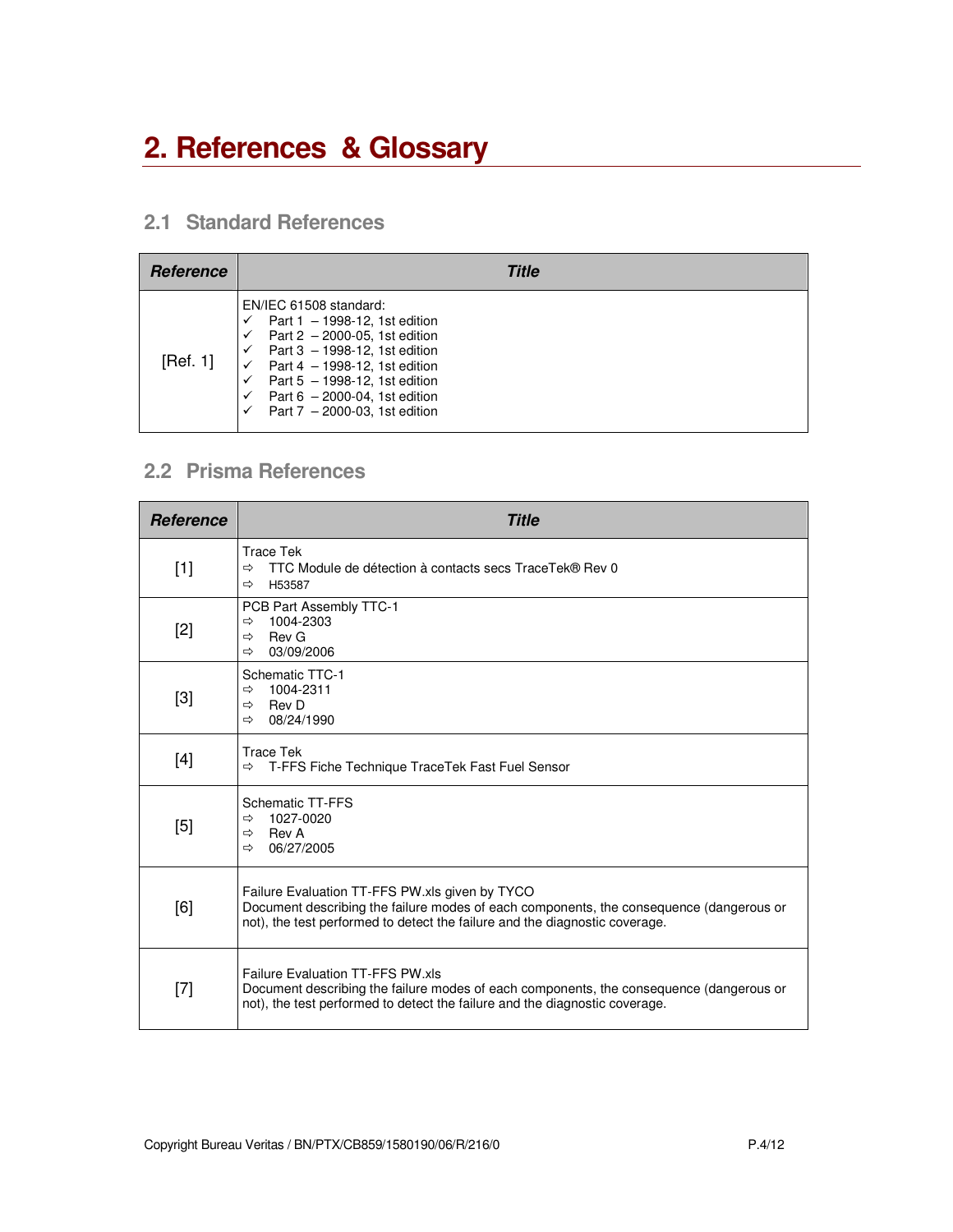## **2.3 Glossary**

| <b>Acronym</b>         | <b>Description</b>                                                                                    |  |
|------------------------|-------------------------------------------------------------------------------------------------------|--|
| 1001                   | 1 out of 1 (MooN: M out of N)                                                                         |  |
| <b>DC</b>              | Diagnostic Coverage                                                                                   |  |
| <b>FMEA</b>            | Failure Mode and Effects Analysis                                                                     |  |
| <b>MTBF</b>            | Mean Time Between Failure                                                                             |  |
| <b>MTTR</b>            | Mean Time To Repair                                                                                   |  |
| <b>PFD</b>             | Probability of Failure on Demand                                                                      |  |
| $t_{CE}$               | Channel equivalent mean down time (hour) for 1001, 1002,<br>2002 and 2003 architectures               |  |
| <b>RAMS</b>            | Reliability Availability Maintainability Safety                                                       |  |
| <b>SFF</b>             | Safe Failure Fraction                                                                                 |  |
| <b>SIL</b>             | Safety Integrity Level                                                                                |  |
| <b>SFF</b>             | Safe Failure Fraction                                                                                 |  |
| λ                      | Failure rate                                                                                          |  |
| $\lambda_{\text{S}}$   | Safe Failure rate                                                                                     |  |
| $\lambda_{\mathsf{D}}$ | Dangerous Failure rate                                                                                |  |
| $\lambda_{DD}$         | Detected Dangerous Failure rate                                                                       |  |
| $\lambda_{DU}$         | Undetected Dangerous Failure rate                                                                     |  |
| β                      | Fraction of undetected failures that have a common cause                                              |  |
| $\beta_{D}$            | Of those failures that are detected by the diagnostic tests,<br>the fraction that have a common cause |  |
| μ                      | Maintenance rate per hour                                                                             |  |
| $\gamma$               | Failure rate on request                                                                               |  |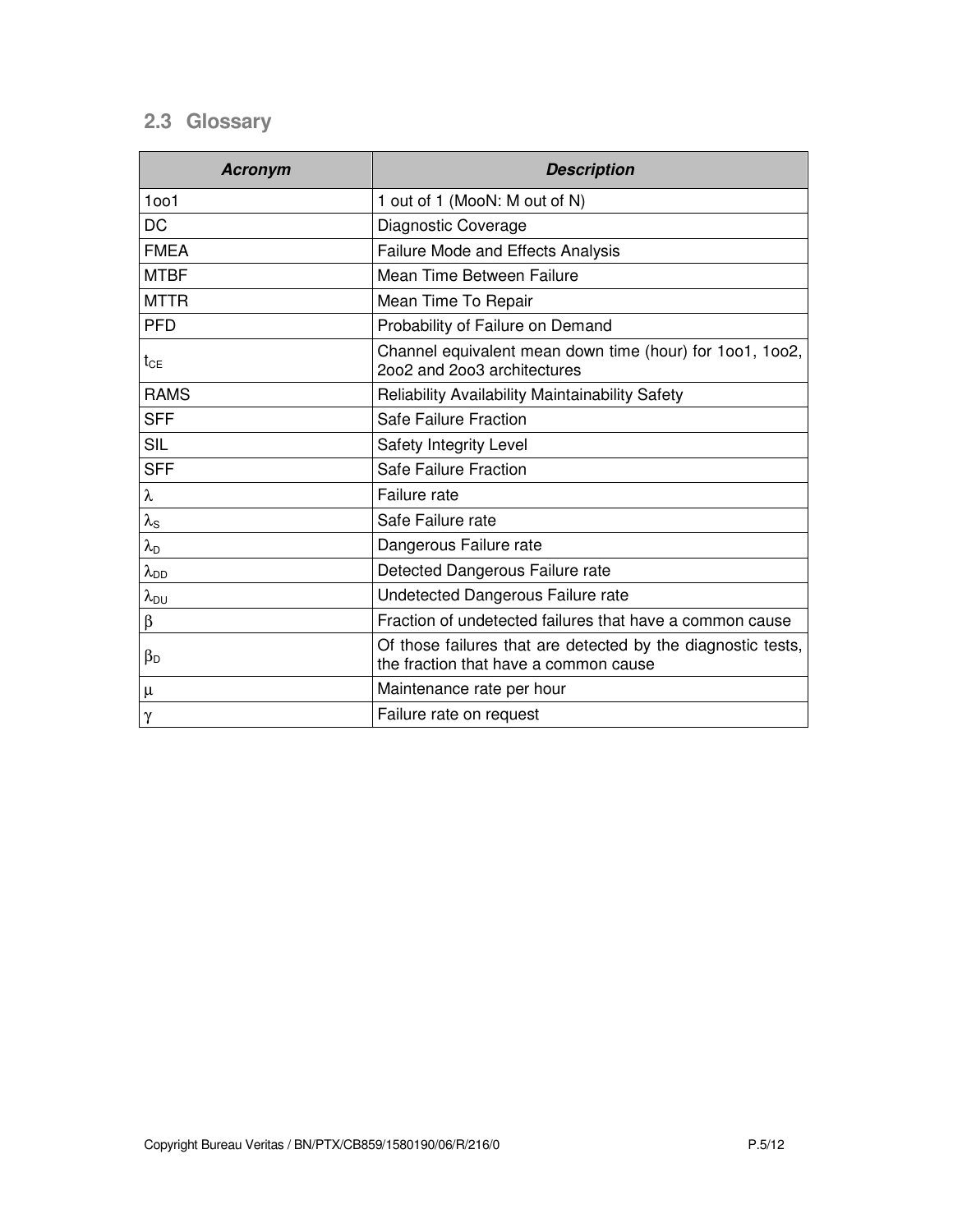## **3. Presentation of the system**

### **3.1 Description of the "Leak Detector"**

The "Oil Leak Detector" system is made up with one or more sensors, cables and an electronic card.

In this report, only 2 configurations are analysed:

- $\Rightarrow$  Configuration N°1: 1 component TTC-1 (Detection Module) 1 component FFS (Sensor) 1 cable
- $\Rightarrow$  Configuration N°2: 1 component TTC-1 (Detection Module) 6 components FFS (Sensor) 1 cable

This system may be considered as a protective system or as part as a protective system as described

### **3.2 IEC 61508 objectives for 1oo1 system**

#### - PFH ([Ref. 1] Part I §7.6.2.9):

The table below gives the objective in terms of PFH (Probability of Failure per Hour) according to [Ref. 1]:

| <b>Safety integrity</b><br>level<br>(SIL) | High demand or continuous mode<br>of operation<br>(Probability of a dangerous failure per hour) |  |
|-------------------------------------------|-------------------------------------------------------------------------------------------------|--|
|                                           | $10^{-6} \leq PFH < 10^{-5}$                                                                    |  |
|                                           | $10^{-7} \leq PFH < 10^{-6}$                                                                    |  |
|                                           | $10^{-8} \leq PFH < 10^{-7}$                                                                    |  |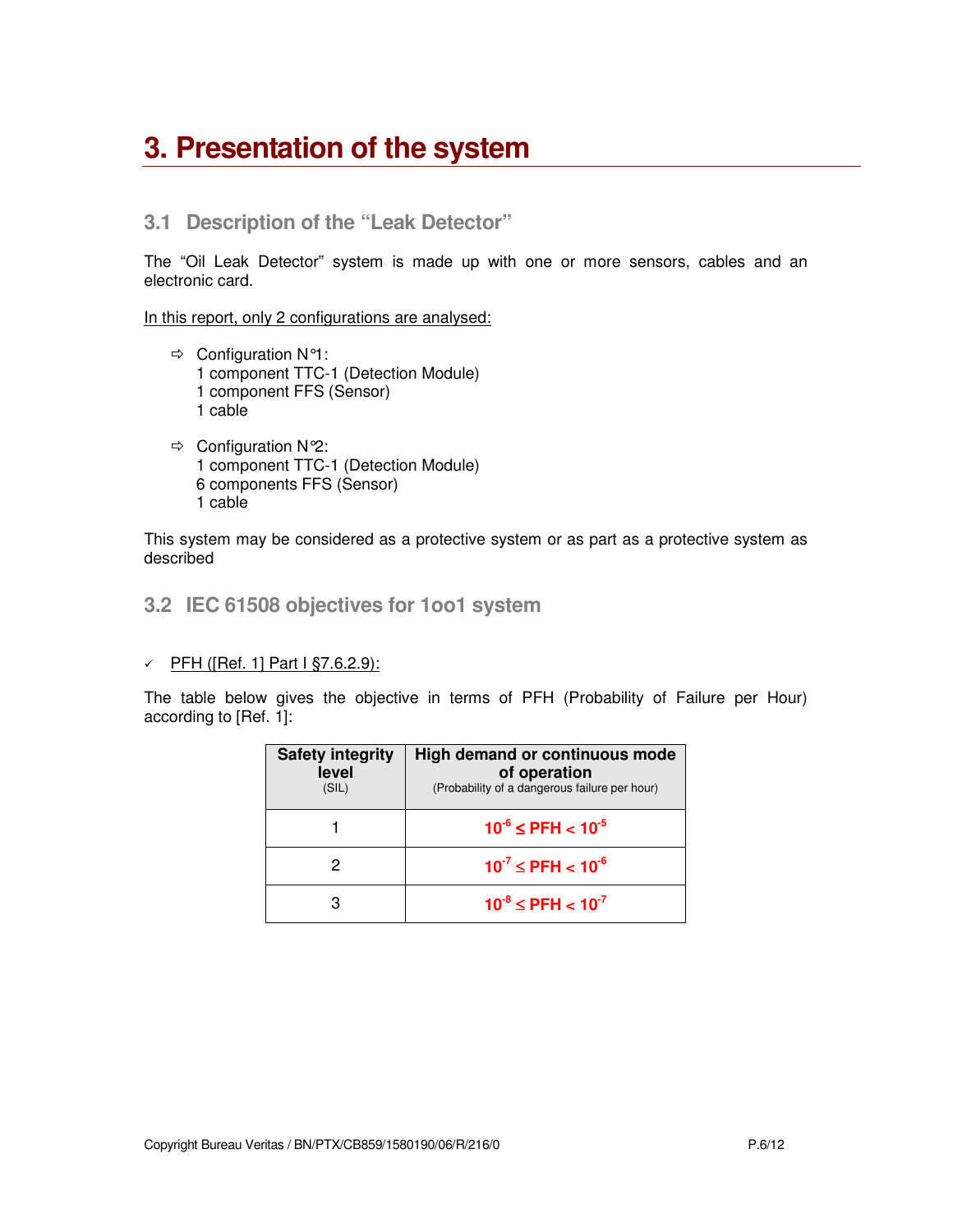#### - Components Type ([Ref. 1] Part II §7.4.3.1):

The components of the protection system are considered **Type A** as written in [Ref. 1] because:

- $\checkmark$  For all components of the system, the failure modes are well defined;
- $\checkmark$  And the behaviour of the system under fault conditions is determined;
- $\checkmark$  And there is sufficient dependable failure data from field experience to show that the claimed rates of failure for detected and undetected dangerous failures are met.

### - Hardware Fault Tolerance & SFF ([Ref. 1] Part II §7.4.3.1):

The protection system has a 1oo1 architecture: there is no hardware fault tolerance.

| Safe failure    | <b>Hardware fault tolerance</b> |                  |                  |  |
|-----------------|---------------------------------|------------------|------------------|--|
| fraction        |                                 |                  | 2                |  |
| $<60\%$         | SIL <sub>1</sub>                | SIL <sub>2</sub> | SIL <sub>3</sub> |  |
| 60%≤ SFF <90%   | SIL <sub>2</sub>                | SIL <sub>3</sub> | SIL <sub>4</sub> |  |
| 90%≤ SFF <99%   | SIL <sub>3</sub>                | SIL <sub>4</sub> | SIL <sub>4</sub> |  |
| $SFF \geq 99\%$ | SIL <sub>3</sub>                | SIL <sub>4</sub> | SIL <sub>4</sub> |  |

**Table 2:** Architectural constraints on type A safety related subsystems

← In conclusion, the 1oo1 "Leak Detector" system has to meet the following objectives depending on the SIL:

|                     | SIL \           | SIL 2           | <b>SIL3</b>     |
|---------------------|-----------------|-----------------|-----------------|
| <b>PFH</b> to reach | $PFH < 10^{-5}$ | $PFH < 10^{-6}$ | $PFH < 10^{-7}$ |
| <b>SFF to reach</b> | $SFF < 60\%$    | $SFF \geq 60\%$ | $SFF \geq 90\%$ |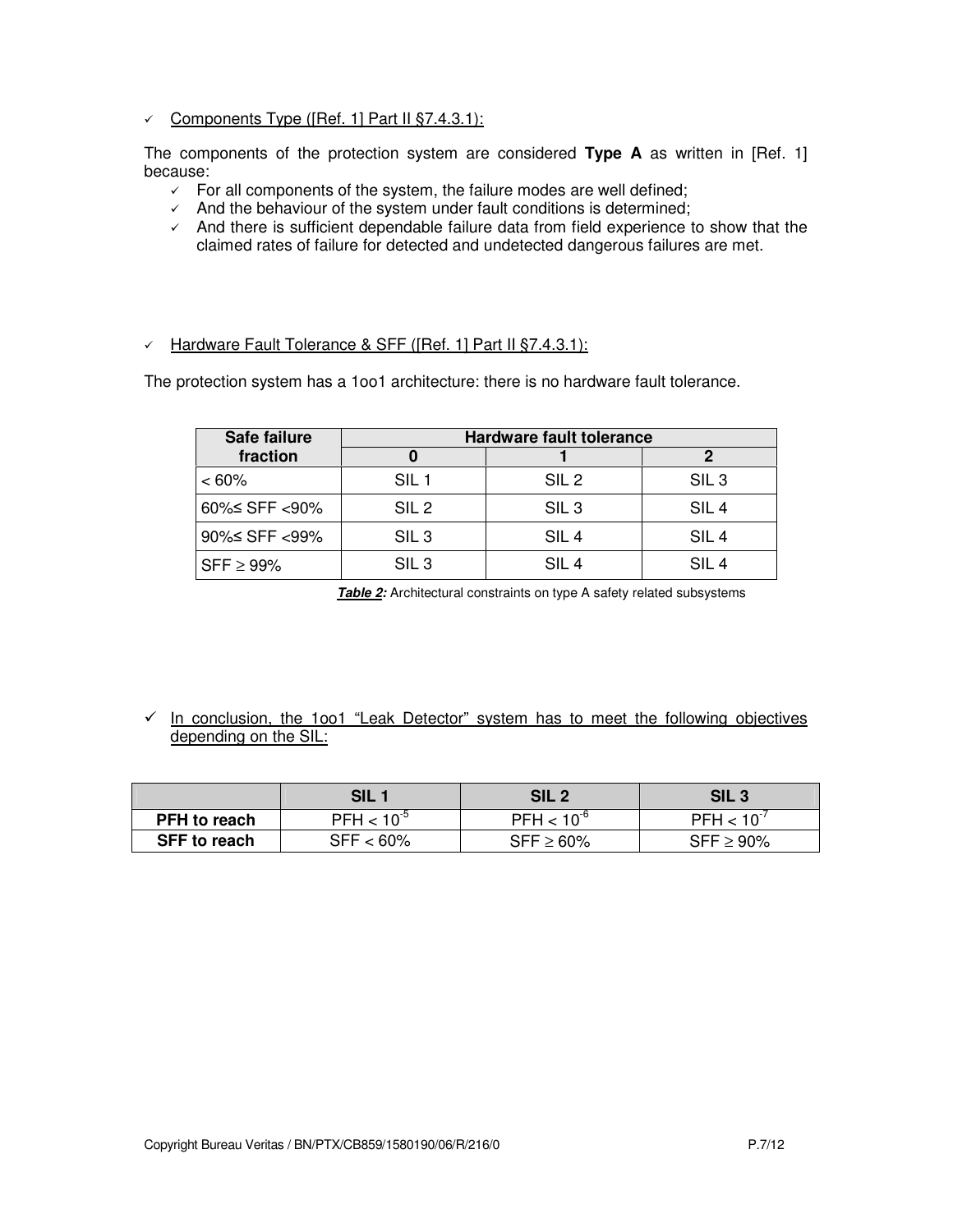## **4. Calculations**

## **4.1 Failure Rates Calculations Description**

**4.1.1Reliability data for electronics**

The reliability calculations are performed according UTE C 80810 Standard: this standard is the most relevant standard to use currently to calculate electronic reliability.

| <b>MTBF</b> | Mean Time Between Failures                                                                                                                               |  |  |  |
|-------------|----------------------------------------------------------------------------------------------------------------------------------------------------------|--|--|--|
| <b>RAMS</b> | <b>Reliability Availability Maintainability &amp; Safety</b>                                                                                             |  |  |  |
| Tac         | Average Ambient Temperature of printed circuit board near<br>the<br>components                                                                           |  |  |  |
| Tae         | Average Outside Ambient Temperature surrounding the equipment                                                                                            |  |  |  |
| $\tau$ on   | Total annual ratio of time for the PCB, in permanent working mode with<br>supply.                                                                        |  |  |  |
| $\tau$ off  | Total annual ratio of time for the PCB, in non working or storage/dormant<br>modes.                                                                      |  |  |  |
| Ni          | Annual number of thermal cycles seen by the components of the PCB,<br>corresponding to the ith phase of the mission profile with an average swing<br>ΔTi |  |  |  |
| ΔTi         | Average swing of the thermal variation seen by the components of the<br>PCB, corresponding to the i <sup>th</sup> phase of the mission profile.          |  |  |  |
| λ           | Failure Rate per hour $= 1/MTBF$                                                                                                                         |  |  |  |

The definitions are extracted from UTE C 80-810:

The standard asks to create a **Mission Profile** to model the lifecycles of the components. The mission profile we have used is given below with the following assumptions:

 $\checkmark$  1 cycle per day: 365 per year

 $\checkmark$  Temperature 2:60  $\hat{C}$ 

| <b>PHASES</b>      |                       | Number of          |                                |                                  |                    |  |
|--------------------|-----------------------|--------------------|--------------------------------|----------------------------------|--------------------|--|
| <b>Description</b> | $\tau_{\texttt{ype}}$ | cycles per<br>vear | $\Delta T({}^\circ\mathbb{C})$ | $\text{Tae}({}^{\circ}\text{C})$ | Tac( $^{\circ}$ C) |  |
| Working            | Permanent             | 365                |                                | 60                               | 70                 |  |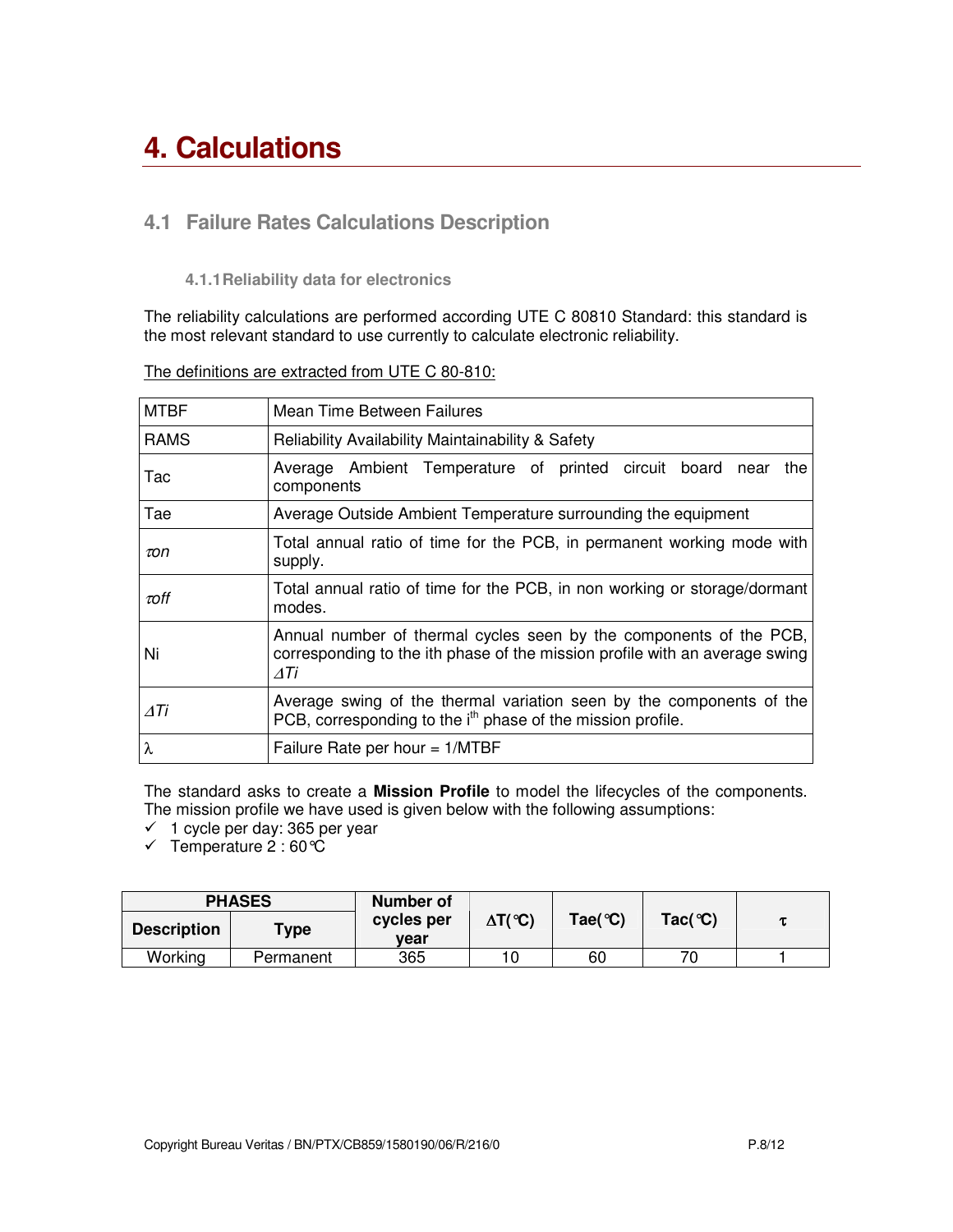**4.1.2Reliability data for other components**

#### **The reliability of other components is given hereafter:**

 $\checkmark$  Reliability of the cable:

The reliability of the cable is given in a database "NPRD 1991":  $λ = 1,09 × 10-8/h$ 

## **4.2 PFH & SFF Calculations Description**

### **Hypotheses & Formulas:**

- **Types of Failures:**



#### $\checkmark$ **Diagnostic Coverage:**

The diagnostic coverage will be performed by the integrated circuit. The diagnostic coverage numbers have been given in [6] & [7] by TYCO.

### - **The formulas are given hereafter:**

### **PFH**  $(1001) = \lambda_{Du}$

### $SFF = (\lambda_{DD} + \lambda_S) / \lambda$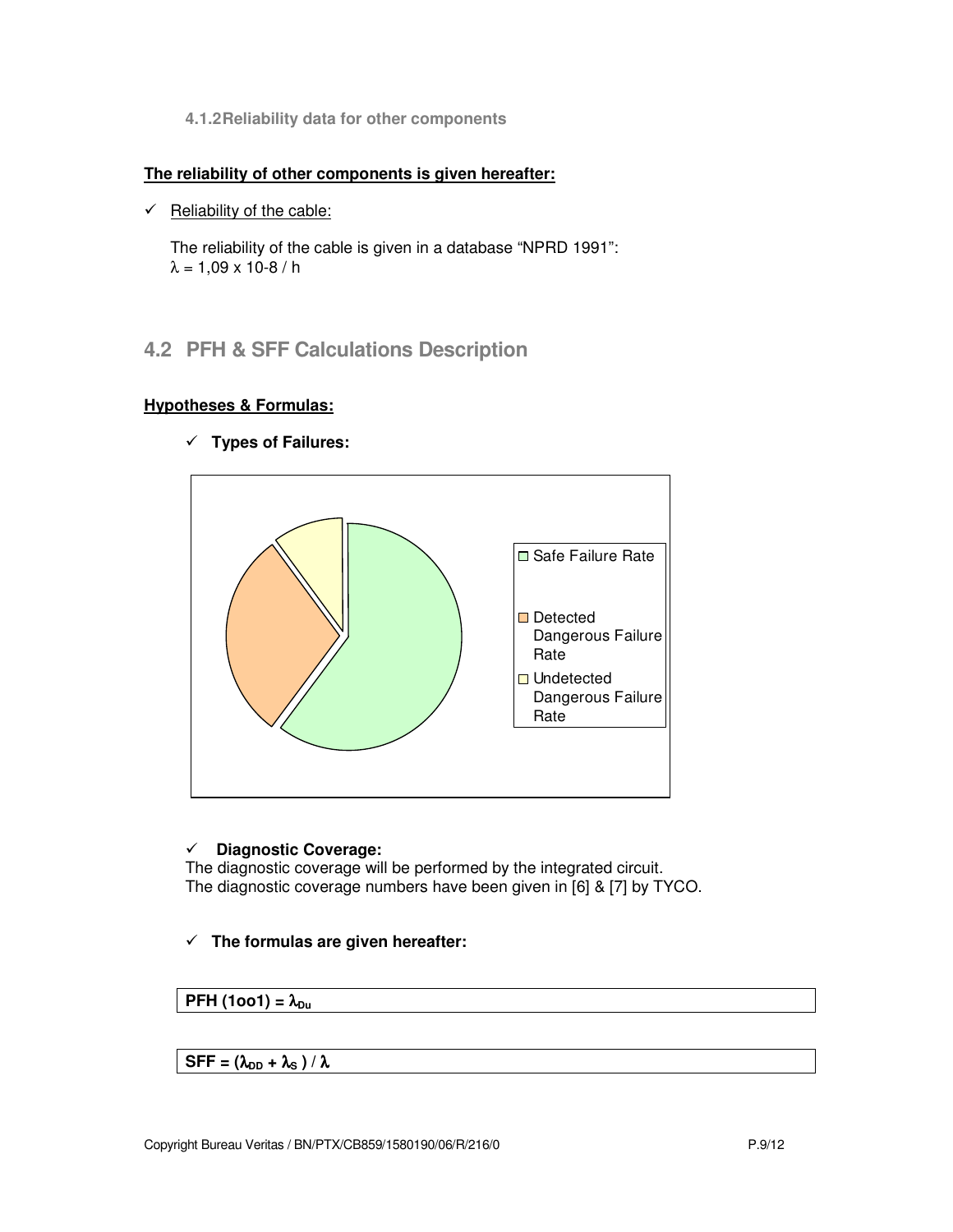## **4.3 Results of Failure Rates**

The following results have been calculated:

- $\checkmark$  For TTC1 :  $\lambda = 5.96 \times 10-7 / h$
- $\checkmark$  For TT-FFS :  $\lambda = 1,76 \times 10-7$  / h

## **4.4 Results of the PFH & SFF**

The results of PFH & SFF are given below for the 2 configurations:

|                      | <b>Configuration 1</b> | <b>Configuration 2</b> |
|----------------------|------------------------|------------------------|
| <b>PFH</b>           | 1,98 x 10-7            | $2,41 \times 10-7$     |
| <b>SFF</b>           | 75 %                   | 87%                    |
| <b>SIL Reachable</b> | <b>Maximum SIL 2</b>   | <b>Maximum SIL 2</b>   |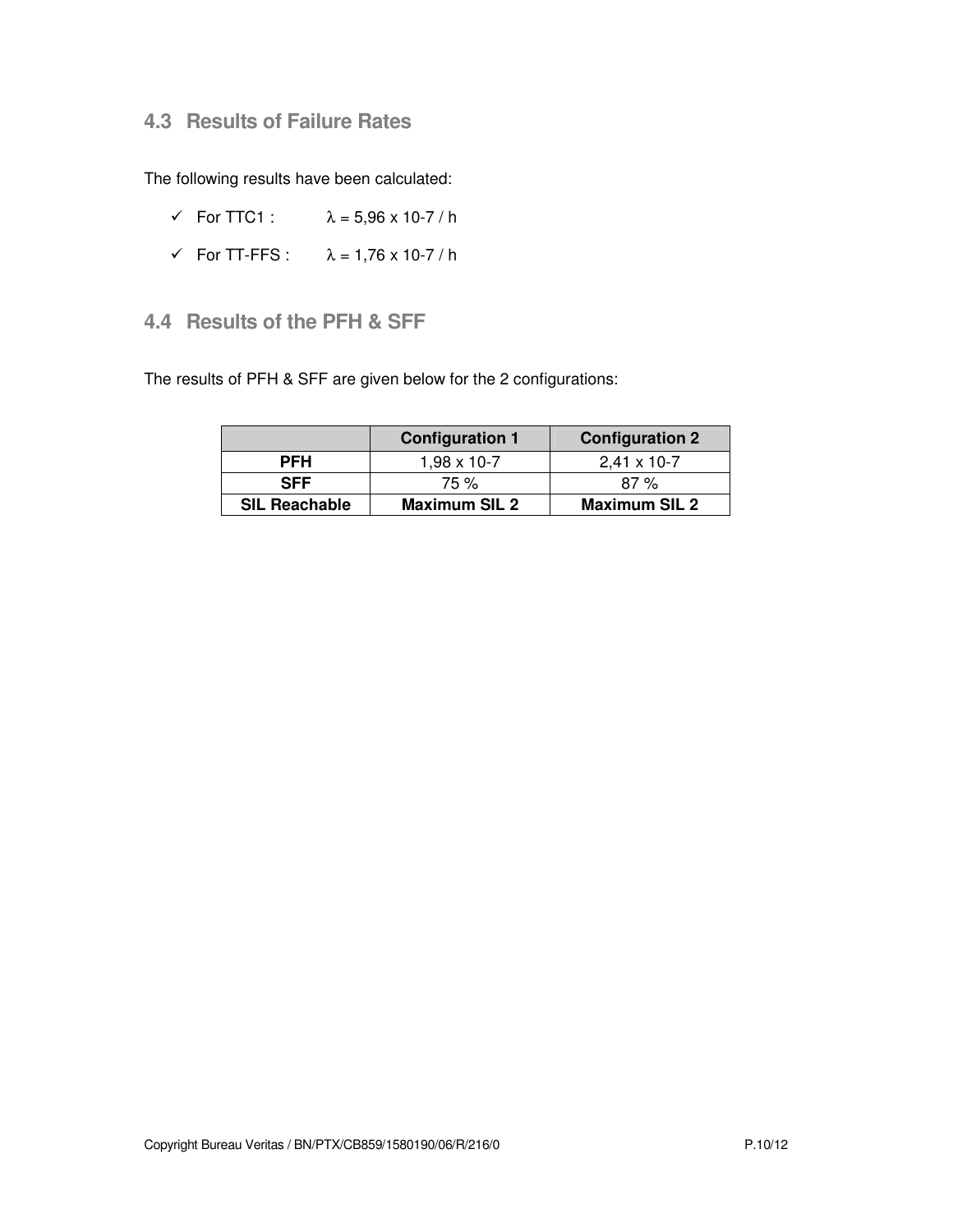## **5. Conclusion & Limits of the report**

## **5.1 Conclusion**

According to the field calculations based on the documents given by TYCO, the following configurations of "Pneumatic Leak Detector" systems have PFH & SFF suitable to use **in safety loops SIL 2**:

- $\Rightarrow$  Configuration N°1: 1 component TTC-1 (Detection Module) 1 component FFS (Sensor) 1 cable
- $\Rightarrow$  Configuration N°2: 1 component TTC-1 (Detection Module) 6 components FFS (Sensor) 1 cable

## **5.2 Limits of the Report**

#### **The limits of the report are given below:**

 $\checkmark$  Only the calculations part has been analysed. Software, process & quality control, documentation & modification management, competencies… have not been analysed.